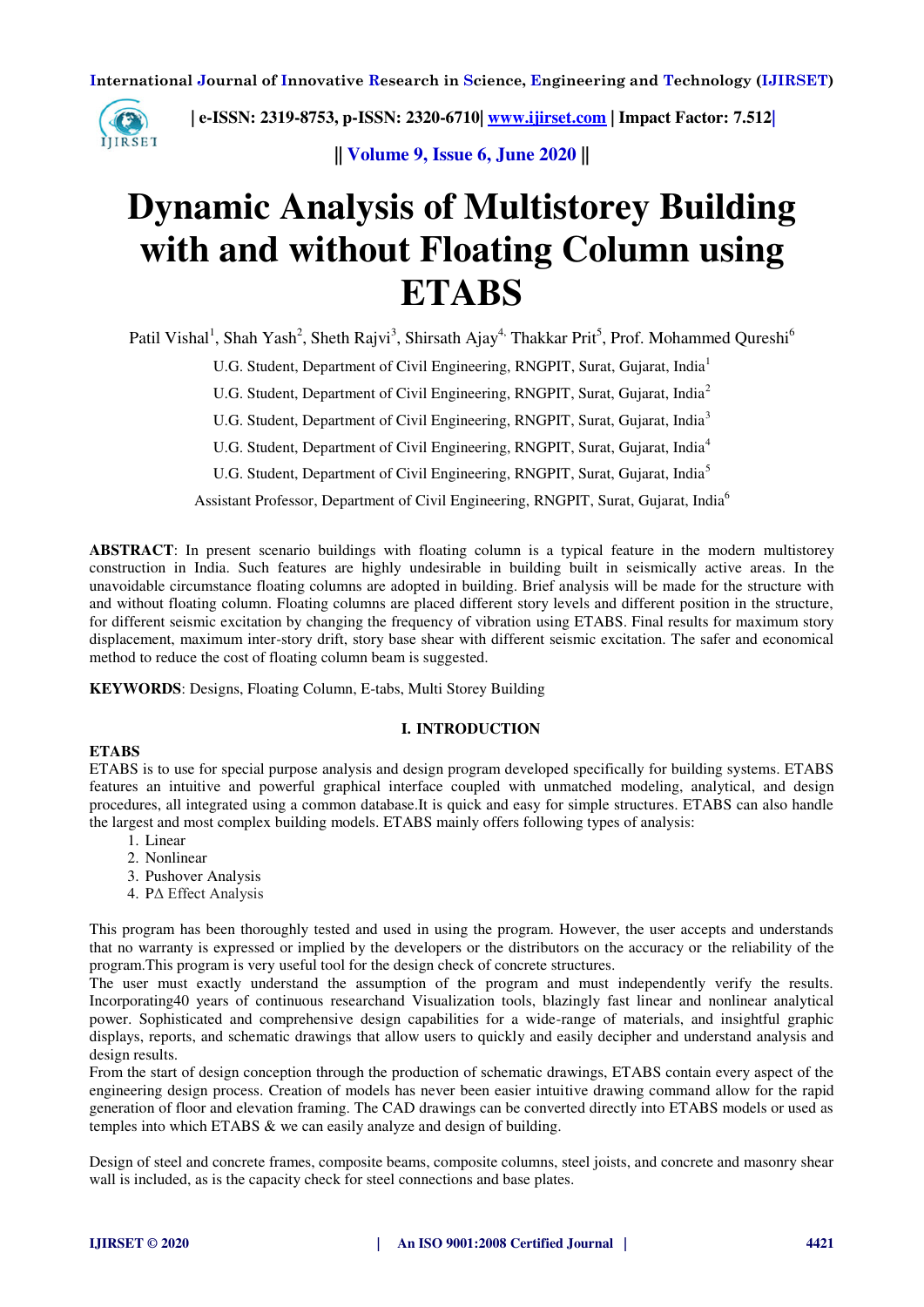

## **| e-ISSN: 2319-8753, p-ISSN: 2320-6710| [www.ijirset.com](http://www.ijirset.com/) | Impact Factor: 7.512|**

# **|| Volume 9, Issue 6, June 2020 ||**

Models may be realistically rendered, and all results display directly on the structure. Comprehensive and customizable reports are available for all analysis and design output, and schematic construction drawings of framing plans, schedules, details, and Cross sections may be generated for concrete and steel structures.

#### **BASIC DEFINATIONS**

**FLOATING COLUMN-A** column is a vertical member which transfers the loads from beam to foundation whereas a floating column is a vertical member which transfers the load from beam to another beam. The load transfer in any building is usually from slab to beams to columns and then foundation. But a floating column, instead of transferring the load to foundation transfers the load on to the beam. The beam on which the floating column rests transfers the load to the columns below. The load is transferred in the form of a point load.

**BASE SHEAR**- Base shear is an estimate of the maximum expected lateral force on the base of the structure due to seismic activity.

**STOREY DRIFT** - Drift is defined as the lateral displacement. Storey drift is the drift of one level of a multi-storey building relative to the level below. Inter-story drift is the difference between the roof and floor displacements of any given story as the building sways during the earthquake, normalized by the story height. For example, for a 10-foot high story, an inter-story drift of 0.10 indicates that the roof is displaced one foot in relation to the floor below. The greater the drift, the greater the likelihood of damage. Peak inter-story drift values larger than 0.06 indicate severe damage, while values larger than 0.025 indicate that the damage could be serious enough to pose a serious threat to human safety. Values in excess of 0.10 indicate probable building collapse.

**DISPLACEMENT**- Story displacement is the absolute value of displacement of the storey under action of the lateral forces

#### **II. OBJECTIVES**

- To study behavior of multi-storey building with floating column under earthquake excitation.
- To analysis R.C.C. frame building with floating column and without floating column using ETABS.
- To compare analysis for base shear storey drift and displacement between floating column and without floating column.
- To analysis story drift, displacement, shear, storey stiffness on different floor.

#### **III. METHODOLOGY**

The existing work is to examine the behavior of multi-storey buildings having floatingcolumns with and without seismic forces.

Model-1 G+23 structure without floating column

Model-2 floating column at ground floor

Model-3 floating column at 5th and 10th floor

Model-4 floating column at 8th and 16th floor

Model-5 floating column from 18th floor to terrace

Model-6 floating column at 5th, 10th, 15th, 20th floor

Model-7 floating column at 8th, 11th, 13th, 17thfloor

Model-8 floating column at 9th, 10th, 16th,17th floor

Model-9 floating column at groundfloor, 1st, 2nd, 3rd floor

Model-10 floating column at 6th, 12th,18th floor

#### **MODEL-1 G+23 STRUCTURE WITHOUT FLOATING COLUMN**



G+23 structure without floating column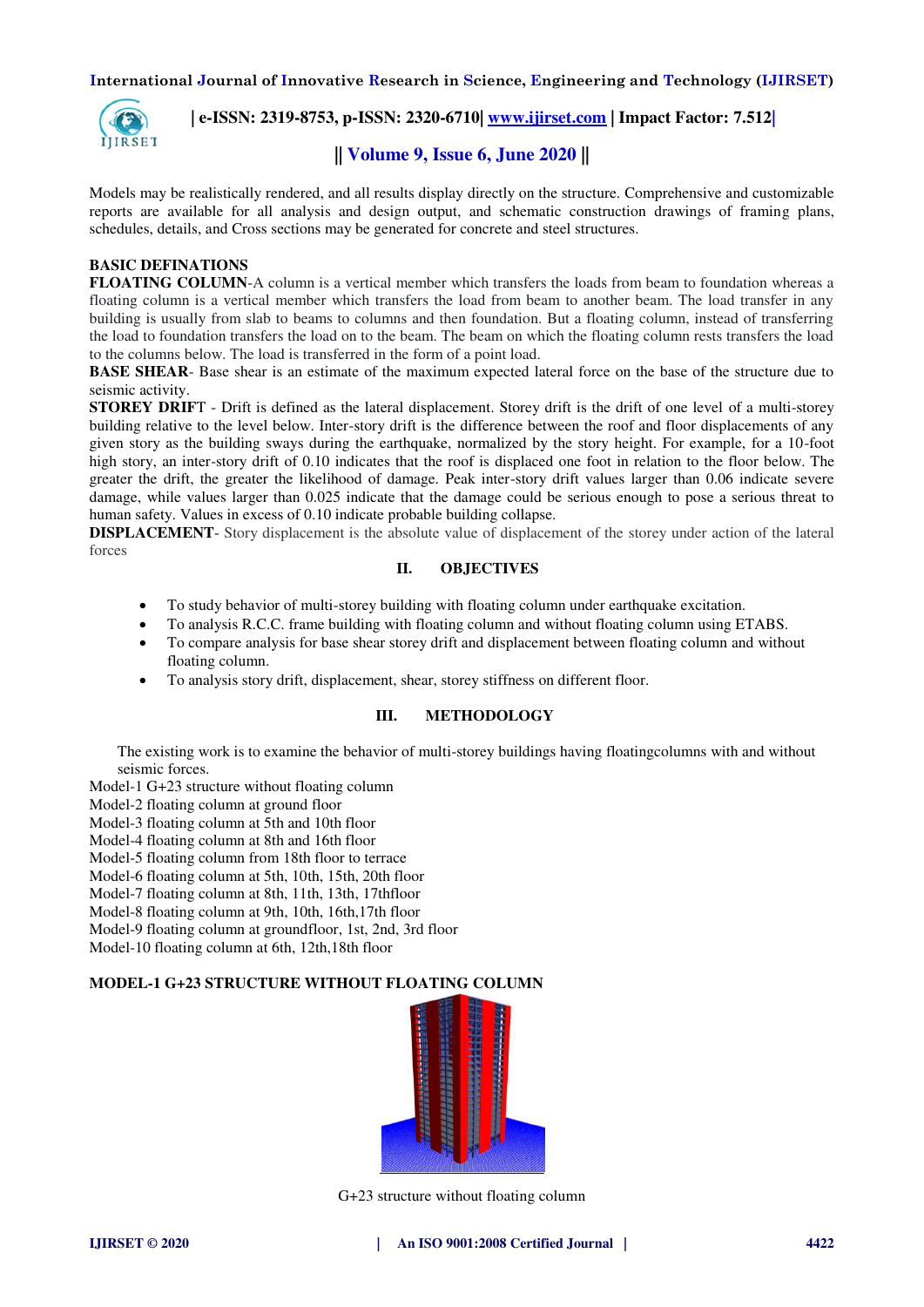

 **| e-ISSN: 2319-8753, p-ISSN: 2320-6710| [www.ijirset.com](http://www.ijirset.com/) | Impact Factor: 7.512|**

**|| Volume 9, Issue 6, June 2020 ||** 

## **MODEL-2 FLOATING COLUMN AT GROUND FLOOR**



Floating column at ground floor

#### **MODEL-3 FLOATING COLUMN AT 5TH AND 10TH FLOOR**



Floating column at 5th and 10th floor

## **MODEL-4 FLOATING COLUMN AT 8TH AND 16TH FLOOR**



Floating column at 8th and 16th floor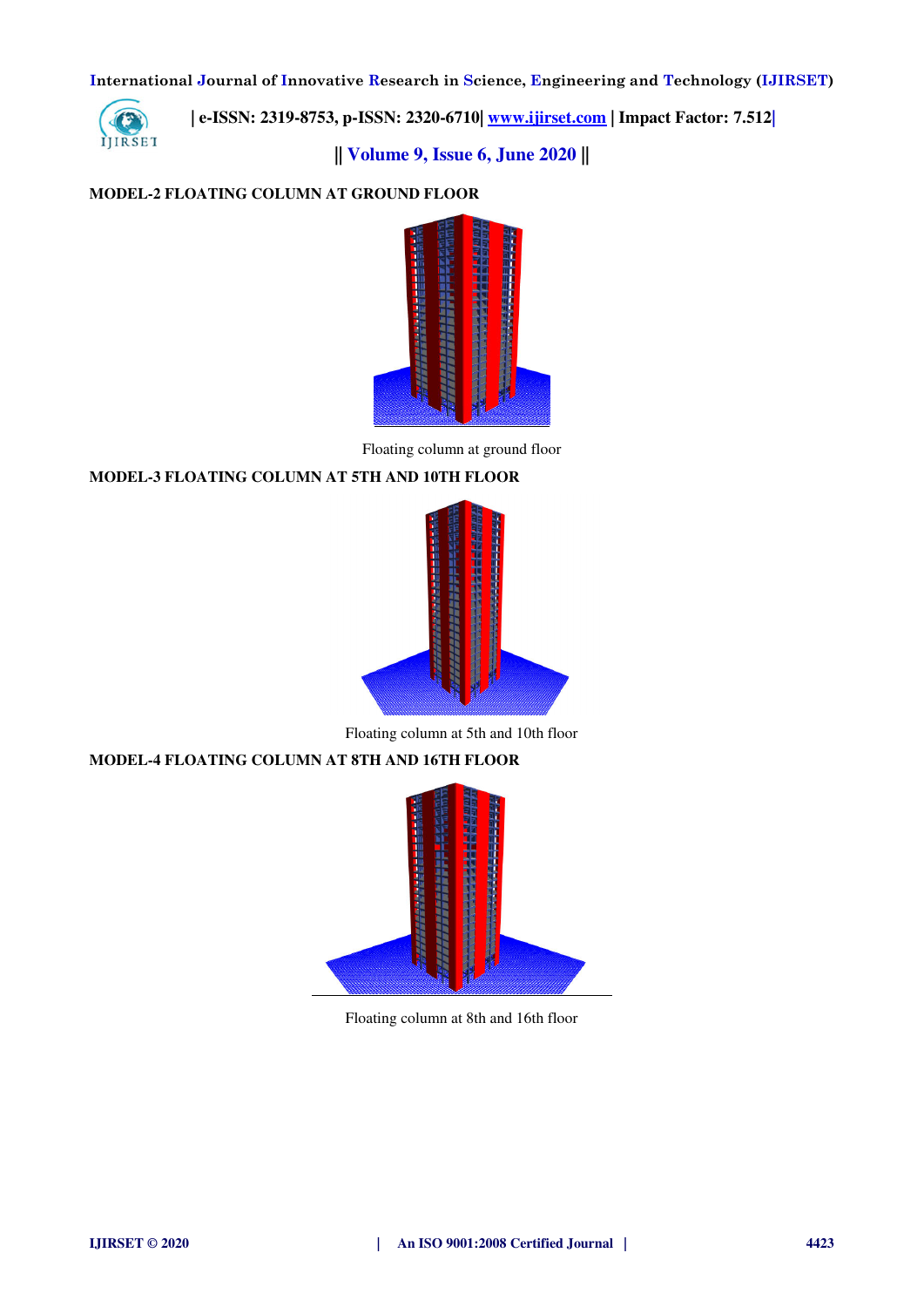

 **| e-ISSN: 2319-8753, p-ISSN: 2320-6710| [www.ijirset.com](http://www.ijirset.com/) | Impact Factor: 7.512|**

**|| Volume 9, Issue 6, June 2020 ||** 

# **MODEL-5 FLOATING COLUMN FROM 18TH FLOOR TO TERRACE**



Floating column from 18th floor to terrace

## **MODEL-6 FLOATING COLUMN AT 5TH, 10TH,15TH,20TH FLOOR**



Floating column at 5th, 10th,15th,20th floor

# **MODEL-7 FLOATING COLUMN AT 8TH, 11TH,13TH,17TH FLOOR**



Floating column at 8th, 11th,13th,17th floor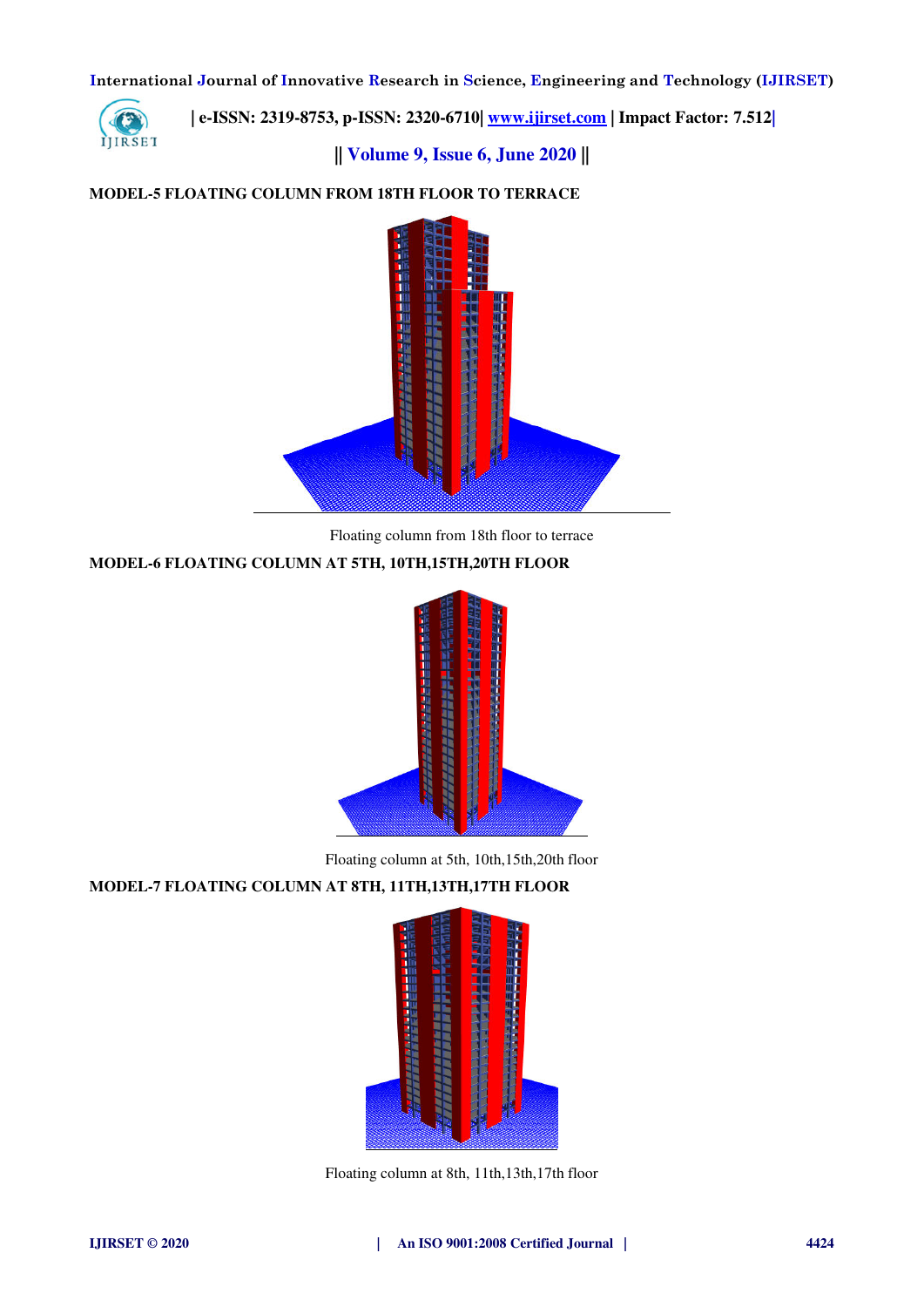

 **| e-ISSN: 2319-8753, p-ISSN: 2320-6710| [www.ijirset.com](http://www.ijirset.com/) | Impact Factor: 7.512|**

**|| Volume 9, Issue 6, June 2020 ||** 

# **MODEL-8 FLOATING COLUMN AT 9TH, 10TH, 16TH, 17TH FLOOR**



Floating column at 9th, 10th, 16th, 17th floor

## **MODEL-9 FLOATING COLUMN AT GF, 1ST, 2ND, 3RD FLOOR**



Floating column at GF,1st, 2nd, 3rd floor

## **MODEL-10 FLOATING COLUMN AT 6TH, 12TH, 18TH FLOOR**



Floating column at 6th, 12th, 18th floor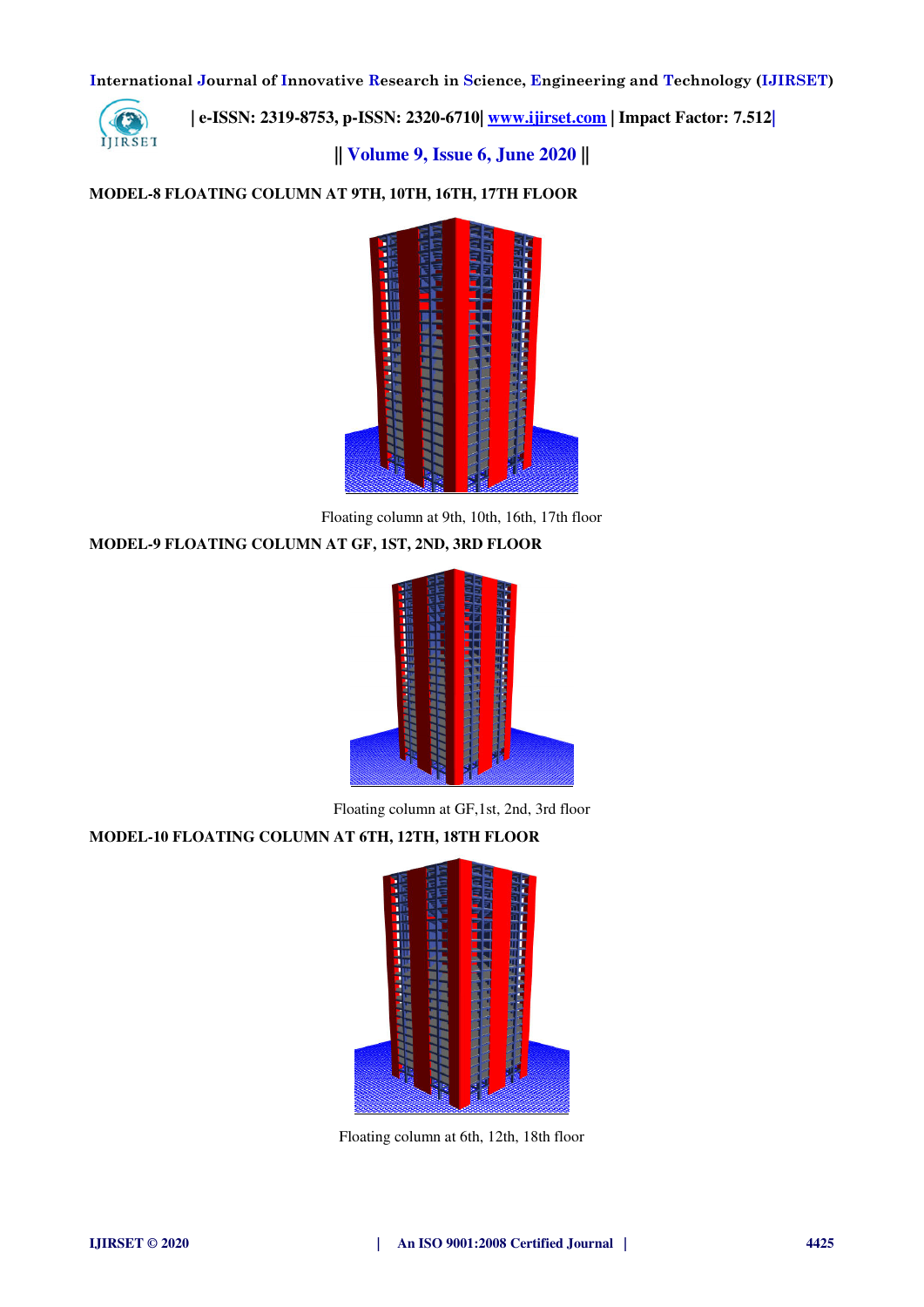

 **| e-ISSN: 2319-8753, p-ISSN: 2320-6710| [www.ijirset.com](http://www.ijirset.com/) | Impact Factor: 7.512|**

**|| Volume 9, Issue 6, June 2020 ||** 

#### **GENERAL PARAMETERS**

| SR <sub>NO</sub> .       | <b>PARTICULAR</b>           | <b>DIMENSION</b> |
|--------------------------|-----------------------------|------------------|
| $\mathbf{1}$             | Length of building          | 32(m)            |
| $\overline{2}$           | Width of building           | 32(m)            |
| 3                        | Height of building $(G+23)$ | 75 (m)           |
| $\overline{\mathcal{L}}$ | Bottom story height         | 4.5 (m)          |
| 5                        | Typical storey height       | 3(m)             |
| 5                        | Live load on floor          | $2$ KN $/m2$     |
| 6                        | Floor finishing             | $1$ KN $/m2$     |
| 7                        | Thickness of slab           | $0.15$ (m)       |
| 8                        | Zone $-3$                   | 0.16             |
| 9                        | Beam                        | $400*600$ (mm)   |
| 10                       | Column                      | $600*600$ (mm)   |
| 11                       | <b>Shear Wall Thickness</b> | $300$ (mm)       |
| 12                       | Soil Type                   | Medium           |

## **Load Combination**

- $\bullet$  1.5 (DL + EQX)
- $\bullet$  1.5 (DL + EQY)
- $\bullet$  1.2 (DL + LL+ EQX)
- $-0.9$  DL + 1.5 EQX

Where,

DL = Dead Load EQX = Earthquake Load on X-Axis EQY = Earthquake Load on Y-Axis  $LL = Live Load$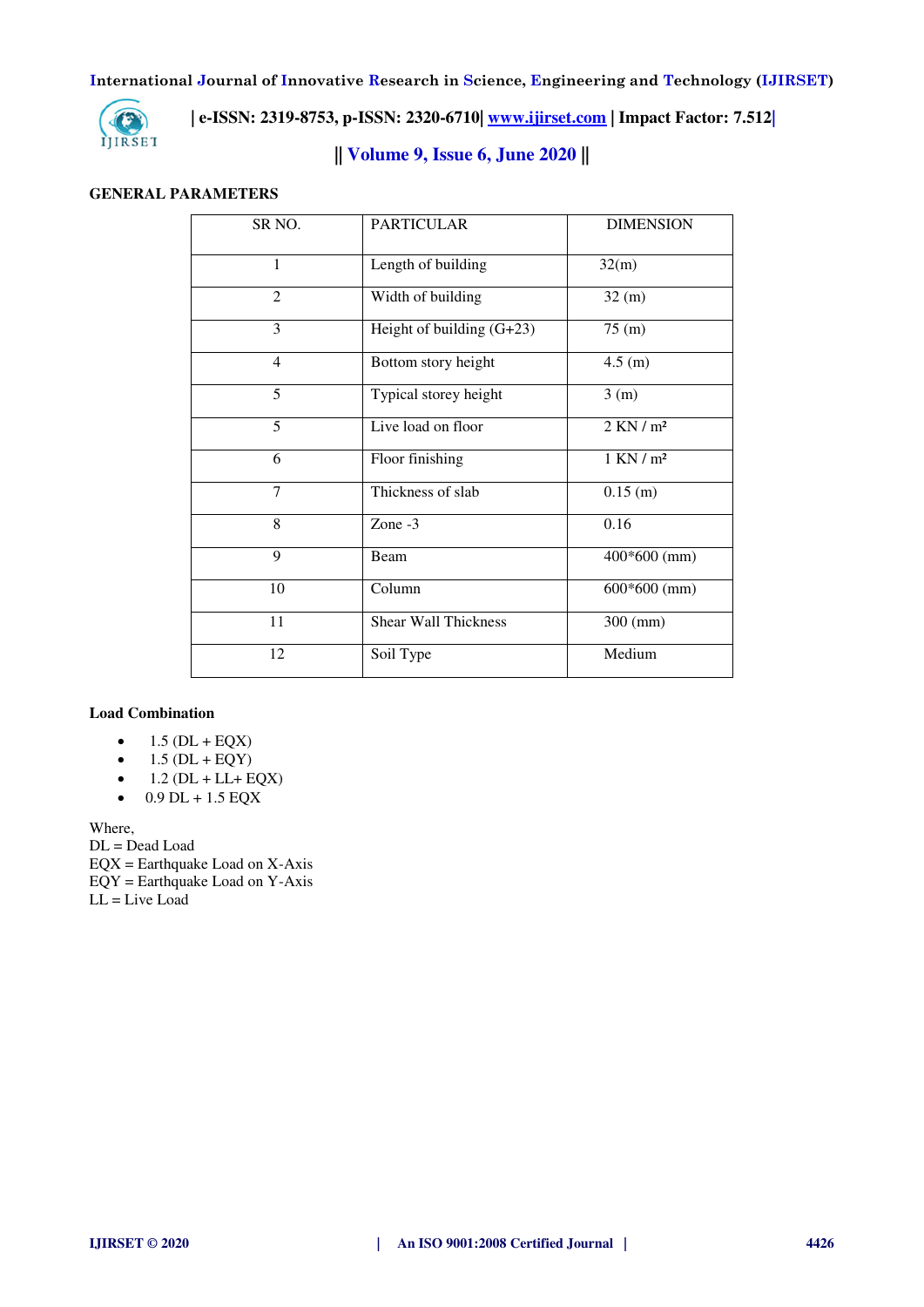

 **| e-ISSN: 2319-8753, p-ISSN: 2320-6710| www.ijirset.com | Impact Factor: 7.512|**<br>**IJIRSET** 

**|| Volume 9, Issue 6, June 2020 ||** 

**STOREY SHEAR** 

**IV. RESULT** 



#### **STOREY DRIFT**

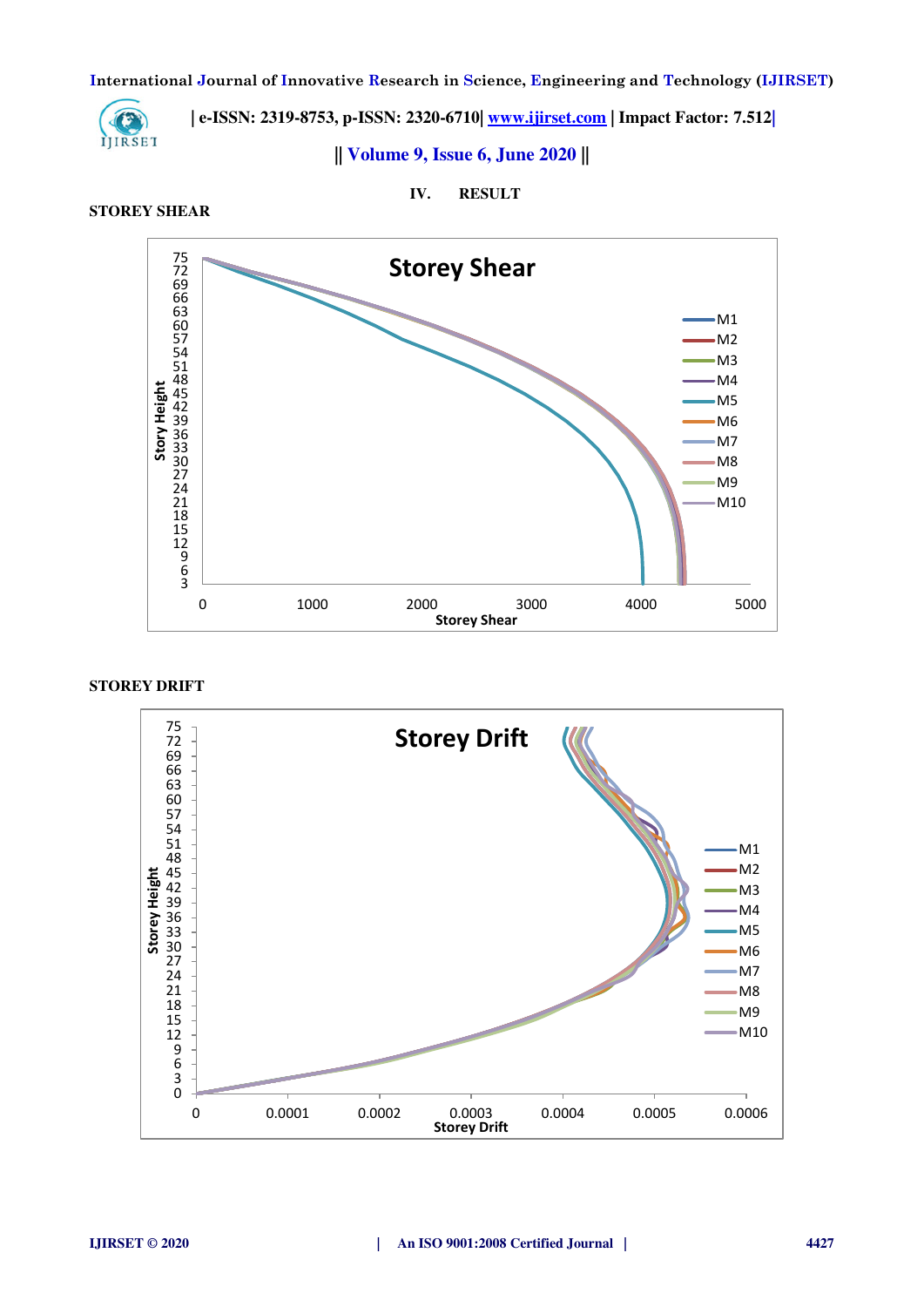

 **| e-ISSN: 2319-8753, p-ISSN: 2320-6710| [www.ijirset.com](http://www.ijirset.com/) | Impact Factor: 7.512|**

**|| Volume 9, Issue 6, June 2020 ||** 

#### **DISPLACEMENT**



#### **V. CONCLUSION**

G+23 Building without and with different positions of floating column analysed in ETABS.

From above results for Base Shear:Model 1 has a value of base shear compare to 0.30% Model-2, 0.59% Model 3, 0.60% Model-4, 8.69% Model-5,1.21% Model-6, 1.21% Model-7, 0.00% Model-8, 1.21% Model-9 and 0.91% Model-10.The base shear of without floating column had higher values, but the difference between the values was comparatively less.

From above results for Storey Drift:The storey where floating columns were provided showed more lateral displacement between adjacent stories than non-floating columns. The stories where floating columns were notprovided showed same storey drift.

From above results for Displacement:Model 1 has value of displacement compare to-1.17% Model-2, -1.51% Model 3, -1.20% Model-4, 5.94% Model-5, -1.41% Model-6, -2.73% Model-7, 0.00% Model-8, -1.41% Model-9 and -1.41% Model-10.There are more displacements of members in floating column buildings in seismic zones.The lateral displacement i.e., storey drift of floating column building is eventually more but does not affect stability of structure.

#### **REFERENCES**

- 1. **A. Pavan Kumar Reddy** "Analysis of G+30 High-rise Buildings by Using E-tabs for Various Frame Sections In Zone IV and Zone V" International Journal of Innovative Research in Science, Engineering and Technology (IJIRSET) ISSN(Online): 2319-8753 ISSN (Print): 2347-6710 Vol. 6, Issue 7, July 2017
- 2. **IS 1893(part 1): 2002**(**Reaffirmed 2016),** "Criteria for earthquake resistant design of structures, part 1, general provisions and buildings ", Fifth revision, Bureau of Indian Standards, Manak Bhavan, Bahadur Shah Zafar Marg, New Delhi 110002.
- 3. **Israa H. Nayel** "The effect of shear wall locations in RC multistorey building withfloating column subjected to seismicload" International Journal of Civil Engineering and Technology (IJCIET) Volume 9, Issue 7, July 2018, pp. 642–651.
- 4. **Kai Hu** "Study on High-rise Structure with Oblique Columns by ETABS" International conference on Advances in Computational Modelling and Simulation, Procedia engineering 31 (2012) 474 – 480.
- 5. **N. Janardhana Reddy** "Seismic Analysis of Multi-Storied Building with Shear Walls Using ETABS-2013" International Journal of Science and Research (IJSR) ISSN (Online):2319-7064
- 6. **Pradeep D.** "Seismic analysis of multi-storey building with floating columns using ETABS" ISSN: 2455-2631 © September 2017 IJSDR | Volume 2, Issue 9